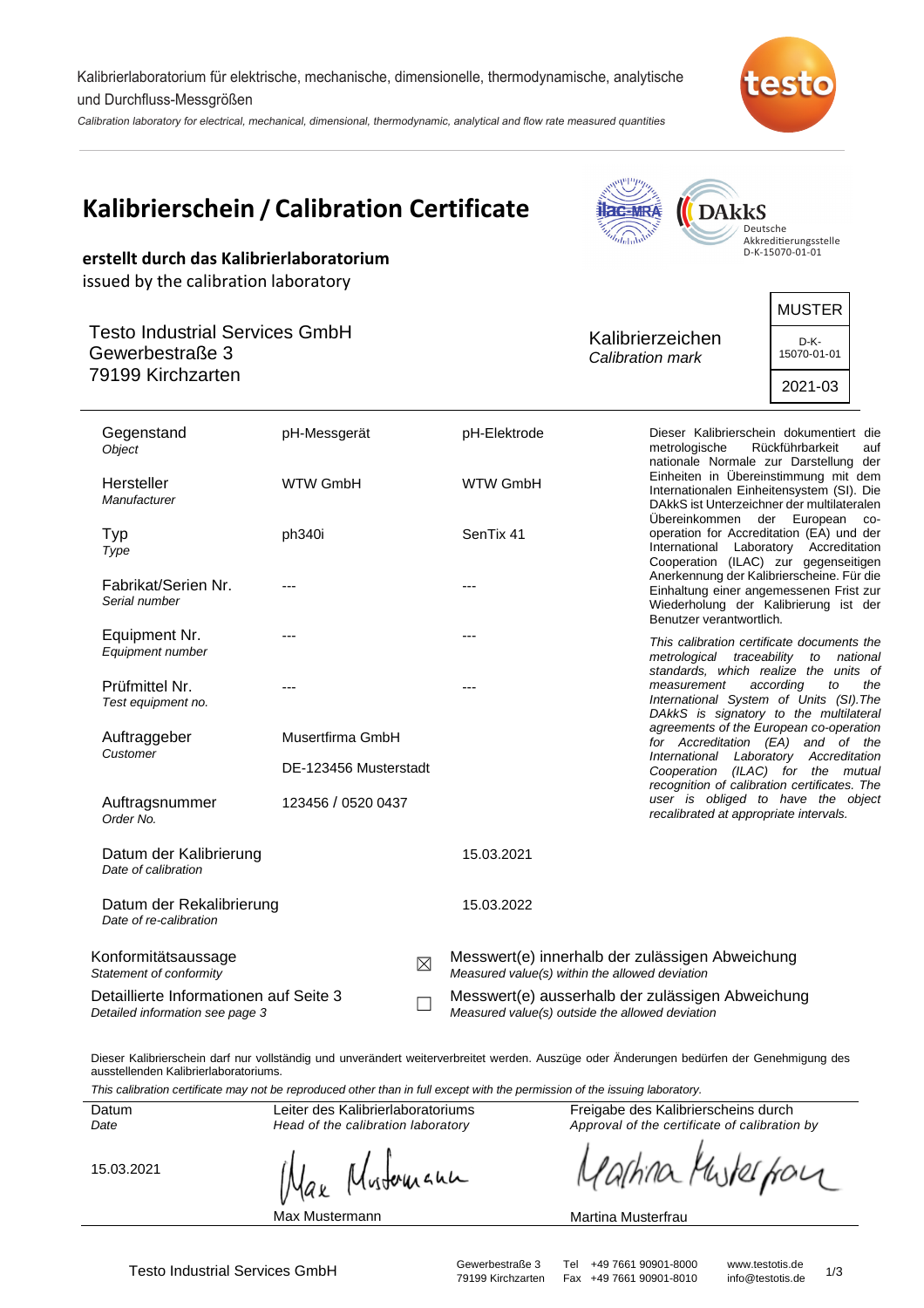MUSTER

D-K-15070-01-01

2021-03

# Kalibrierschein vom calibration certificate dated 15.03.2021

## **Kalibriergegenstand** Calibration object

| -- --<br>Gegenstand<br>Object | pH-Messgerät | pH-Elektrode |
|-------------------------------|--------------|--------------|
| Inventar Nr.<br>Inventory no. | $---$        | ---          |
| Standort<br>Location          | $---$        | ---          |

## **Kalibrierverfahren** Calibration procedure

Die Kalibrierung erfolgte durch direkten Vergleich der Anzeige des Kalibriergegenstandes mit dem Messwert der Referenzlösung in Anlehnung an DIN 19268:2007. Die Justage ist ensprechend der Herstellerangaben durchgeführt. Die Temperierung während der Kalibrierung wurde über ein Thermostatbad realisiert. Die Mindesteintauchtiefe des Kalibriergegenstandes wurde gemäß Aufbau und Herstellerspezifikationen eingehalten.

The calibration of the measuring device was carried out by direct comparison of the display of the probe according to DIN 19268:2007. The adjustment was performed according to the manufacturer's specifications. The temperature control during calibration was realized via a thermostat bath.

The minimum immersion depth of thecalibration object was observed in accordance with the structure and manufacturer's specifications.

### **Umgebungsbedingungen** Ambient conditions

Temperatur Temperature (20...26)°C Feuchte Humidity (20...70)% rF % RH

### **Messeinrichtungen** Measuring equipment

| Referenz<br>Reference                          | Rückführung<br>Traceability | Rekal.<br>Next cal. | Zertifikat-Nr.<br>Certificate-no. | Eq.-Nr.<br>Eq.-no. |
|------------------------------------------------|-----------------------------|---------------------|-----------------------------------|--------------------|
| pH Pufferlösung 4,01 pH buffer solution 4,01   | 15186-01-00 2020-03         | 2025-03             | 3797039                           | 11999207           |
| pH Pufferlösung 7,00 pH buffer solution 7,00   | 15186-01-00 2020-04         | 2025-04             | 3851749                           | 11999208           |
| pH Pufferlösung 10.01 pH buffer solution 10.01 | 15186-01-00 2020-04         | 2025-04             | 3851779                           | 12110577           |
| testo 950 mit Fühler testo 950 with probe      | D-K-15070-01-01 2020-08     | 2021-08             | T143782                           | 10232625           |

Referenzzertifikate sind auf www.primasonline.com abrufbar Reference certificates are available at www.primasonline.com

### **Messergebnisse** Measuring results

|                     | Bezugswert<br>Reference value |                     | Messwert KG<br>Measured value uut |            | Abweichung<br>Deviation |        | Zulässige Abwei-<br>chung<br>Allowed deviation |        | Messunsicherheit (k=2)<br>Measurement uncertainty |         | <b>Bewertung</b><br>Confirmation |      |
|---------------------|-------------------------------|---------------------|-----------------------------------|------------|-------------------------|--------|------------------------------------------------|--------|---------------------------------------------------|---------|----------------------------------|------|
| pH-Wert<br>pH-value | T in °C                       | pH-Wert<br>pH-value | in mV                             | T in<br>°C | pH-Wert<br>pH-value     | T in K | pH-Wert<br>pH-va-<br>lue                       | T in K | pH-<br>Wert<br>pH-va-<br>lue                      | in $mV$ | T in<br>mK                       |      |
| 4,01                | 25,13                         | 4.0070              | 172,36                            | 25,3       | $-0,003$                | 0,17   | 0,030                                          | 0,20   | 0,030                                             | 0,63    | 76                               | pass |
| 7,00                | 25,11                         | 6,9982              | $-4,00$                           | 25,3       | $-0,002$                | 0,19   | 0,030                                          | 0,20   | 0,030                                             | 0,62    | 76                               | pass |
| 10,00               | 25,12                         | 9.9890              | $-178.20$                         | 25,3       | $-0,011$                | 0,18   | 0.030                                          | 0,20   | 0,030                                             | 0,62    | 76                               | pass |

### Die Werte gelten für den Zustand des Kalibriergegenstands zum Zeitpunkt der Kalibrierung.

The values apply to the state of the calibration object at the time of calibration.

### Die Steilheit der pH-Messeinrichtung beträgt -58,6 ± 1,1 mV/pH.

The slope of the pH measuring device is  $-58,6 \pm 1,1$  mV/pH.

## Der Nullpunkt (0 mV) liegt bei 6,94 ± 0,06 pH.

Der Nullpunkt (0 mV) liegt bei 6,94 ± 0,06 pH.